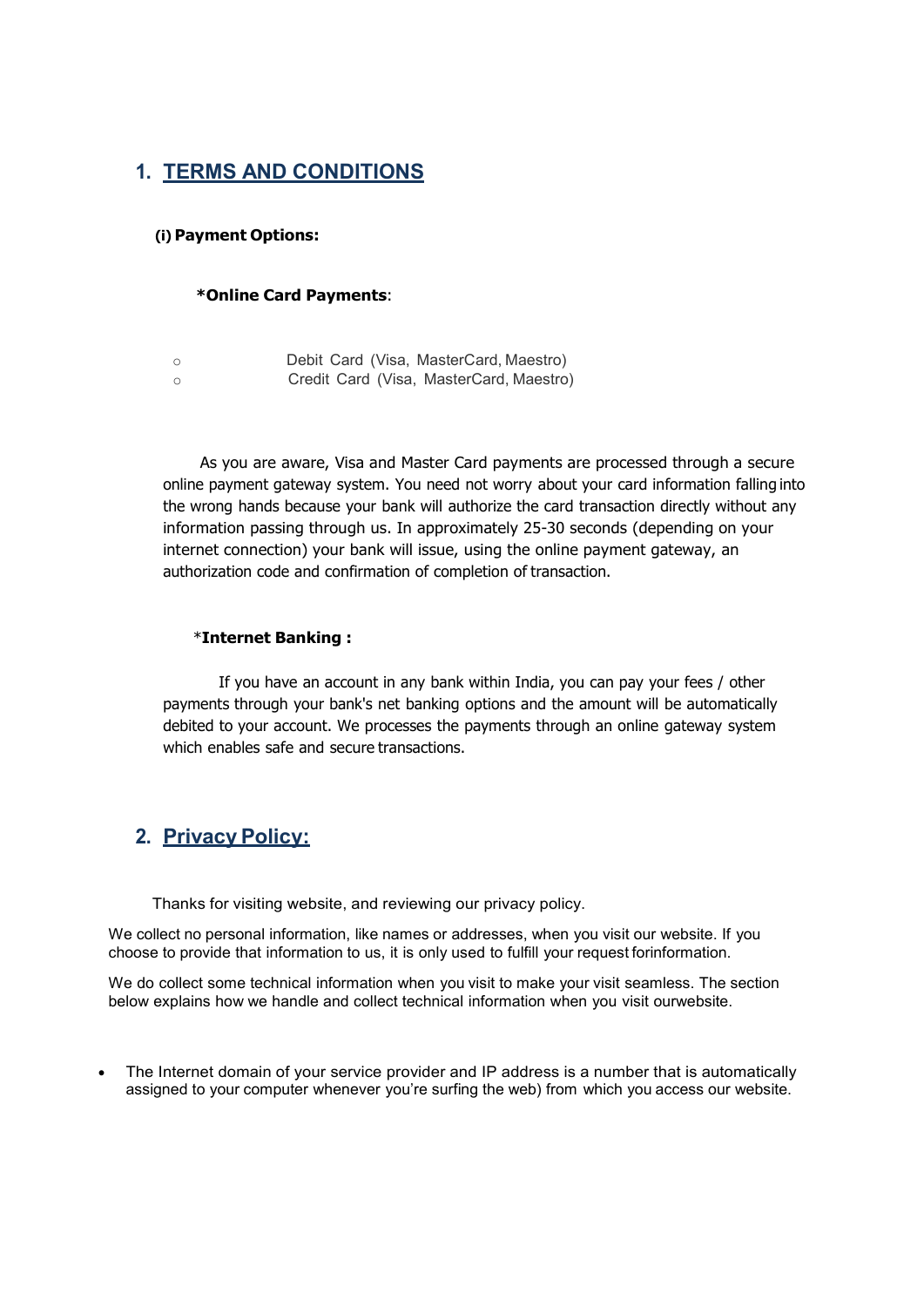- The type of browser (such as Firefox, Netscape, or Internet explorer) and operating system (Windows, Linux) used to access our site.
- The date and time you accessed oursite.
- The pages/URLs you have visited and
- If you reached this website from another website, the address of that referring website.

This information is only used to help us make the site more useful for you. With this data, we learn about the number of visitors to our site and the types of technology our visitors use. We never track or record information about individuals and their visits.

## 3. Products & Services and their Pricing:

| Sr.No        | <b>Type of Transaction</b>                                      | Fees                                          |
|--------------|-----------------------------------------------------------------|-----------------------------------------------|
|              | <b>Credit Cards Transaction Processing Fee</b><br>(Visa/master) | 1.50% of transaction values.                  |
| 2            | Net-Banking processing Fee                                      | Rs.20/- of transaction value                  |
| $\mathbf{3}$ | Debit Cards Transaction Processing Fee<br>(Visa/master/Rupay)   | 0.0% of transaction value below<br>Rs.2000/-  |
| 4            | Wallet/Cash Card Transaction Processing Fee                     | 1.50% of transaction value                    |
| 5.           | UPI transaction processing Fee                                  | 0.00% of transaction value below<br>Rs.2000/- |

Terms of Payment:

GST and other tax/ taxes if any applicable, will be charge in addition.

## 4. Refund and Cancellation Policy:

The application form fee is non refundable.

#### What are the cancellation / amendment charges?

Cancellation and/or amendment of confirmed admission fees shall at all times be subject to levies as per the refund policy of college. Any cancellation/amendment levies shall be borne by you.

Note: Unless expressly stated otherwise, refunds shall be processed only through personal contact with college or through e-mail.